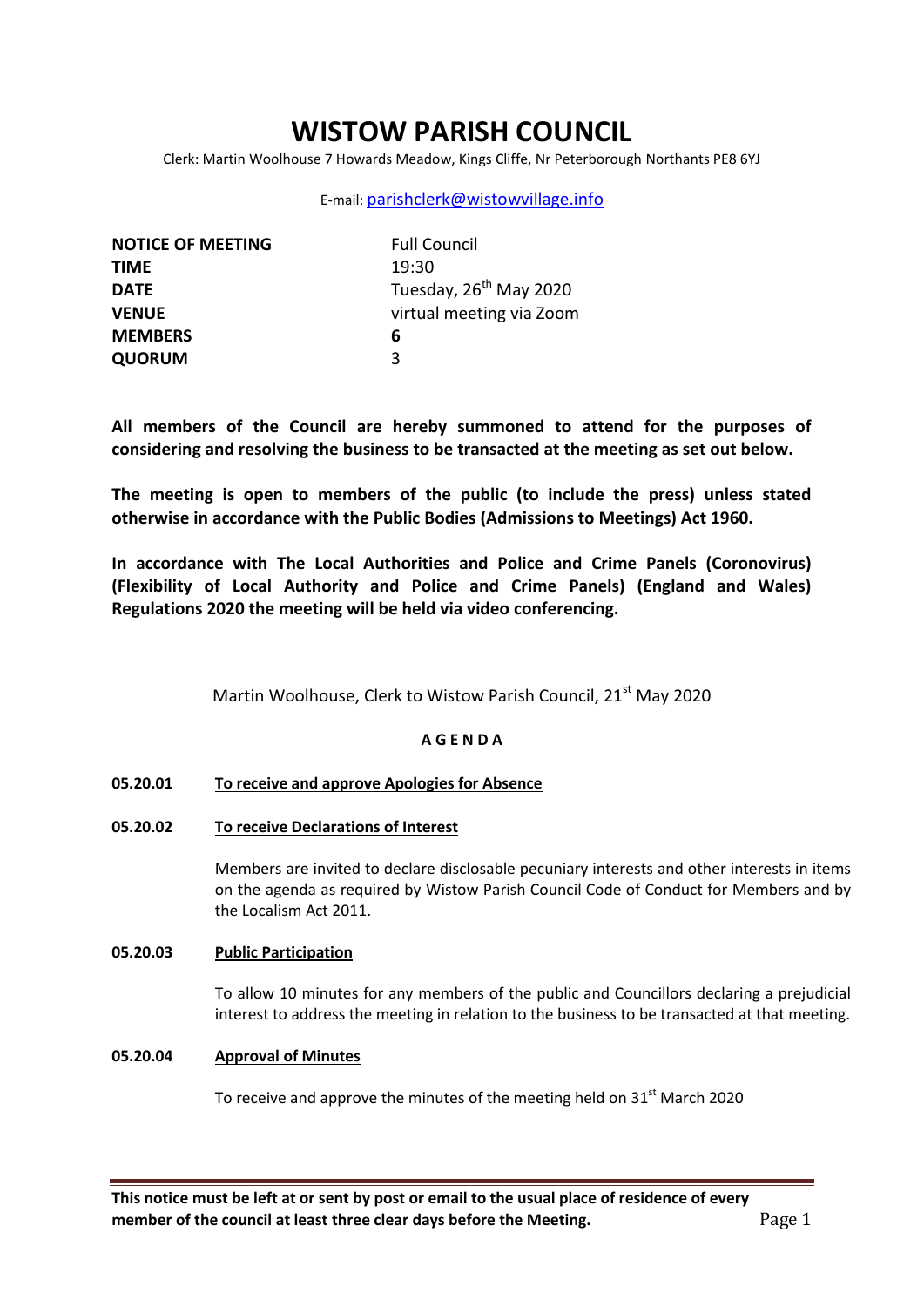#### **05.20.05 Matters arising or carried forward from the previous meeting.**

- **05.20.05.01** The Environment (Zero Carbon) (formerly Climate Emergency), including Emergency Plan
- **05.20.05.02** Village Plan
- **05.20.05.03** VE75 commemoration
- **05.20.05.04** Village Funday update
- **05.20.05.05** Playground Zip Wire
- **05.20.05.06** Street Lighting
- **05.20.06 County and District Councillor reports**
- **05.20.06.01** To receive reports from Cambridgeshire CC and Huntingdon DC councillors
- **05.20.07 Notification of planning items.**

There have been no planning matters notified this month.

#### **05.20.08 Finance**

**05.20.08.01** To note the payments made under delegated authorities

| <b>Date</b>       | Ref<br>No | Payee                                                                                         | <b>Description</b>                                                                              | Amount<br>£                         |
|-------------------|-----------|-----------------------------------------------------------------------------------------------|-------------------------------------------------------------------------------------------------|-------------------------------------|
| 28/04/20 450 HMRC |           | 28/04/20 449 Garden Reclaim<br>28/04/20 451 Mr M Woolhouse<br>05/05/20 452 Environment Agency | Grass cutting<br>reissued cheque re MBW PAYE<br>Net salary April 2020<br>Annual drainage charge | 242.00<br>112.45<br>156.00<br>14.74 |

**05.20.08.02** To approve accounts for payment: 26<sup>th</sup> May 2020

| 26/05/20 453 | LGS.           | Payroll services | 95.40 |
|--------------|----------------|------------------|-------|
| 26/05/20 454 | Mr M Woolhouse | Net salary       |       |

- **05.20.08.03** To note income received (£15,000)
- **05.20.08.04** To note the Income and Expenditure Account for May 2020 (enclosed).
- **05.20.08.05** To note the Bank reconciliations for April to May 2020 (enclosed).
- **05.20.08.06** To note the bank balances in the current and deposit accounts.

**05.20.09 Traffic, Highways & Road Safety**

Save as referred to in correspondence nothing to report this month

### **05.20.10 Policing Matters**

Incidents relating to Wistow were included in the Correspondence and all alerts are posted to the Parish Council's Facebook page.